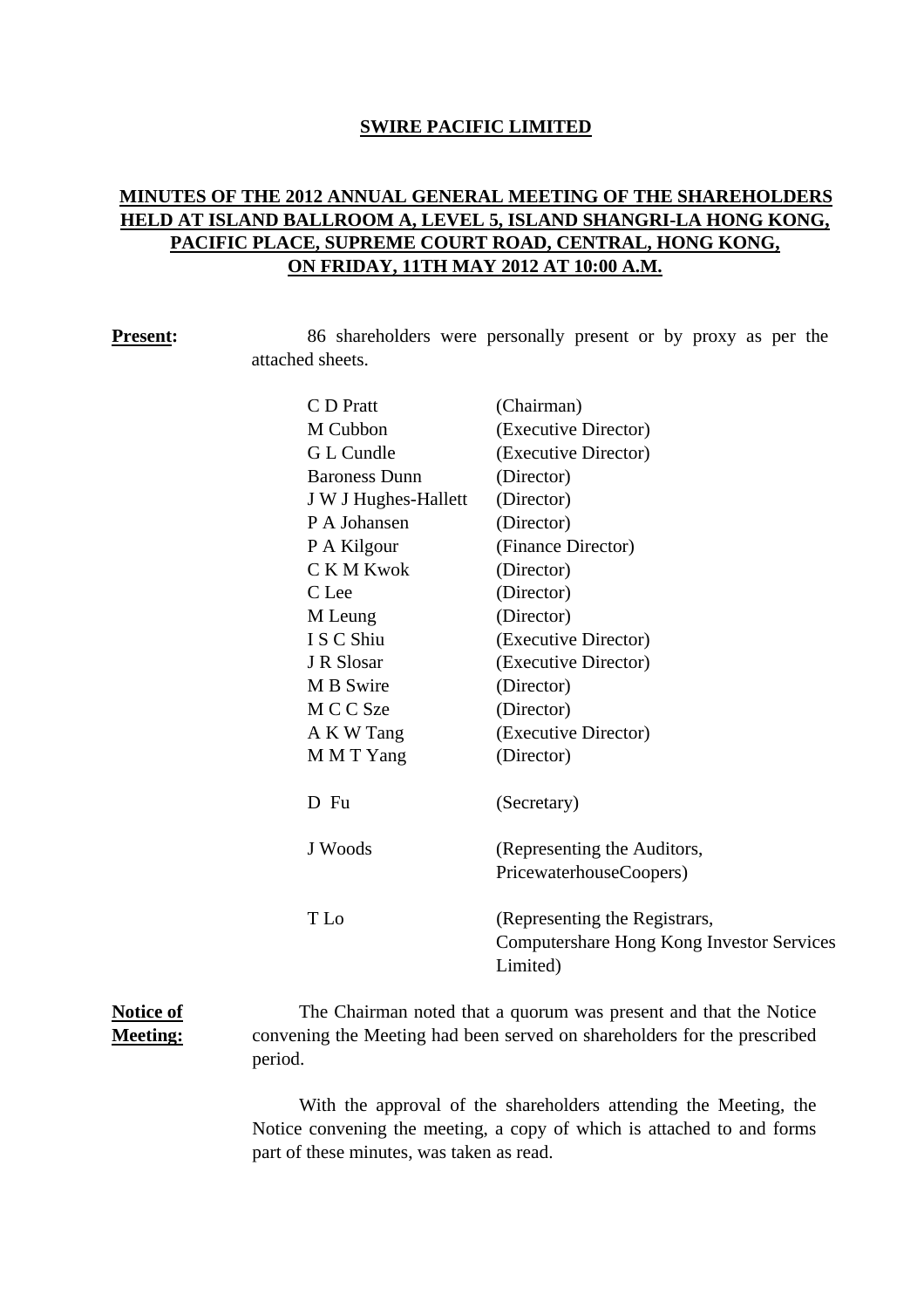**Poll**: The Chairman demanded that all the resolutions proposed at the Meeting be voted on by poll in accordance with Article 72(a) of the Company's Articles of Association and directed that the poll be conducted after all the resolutions had been proposed and considered. He advised that the poll results would be notified to the Stock Exchange and published on the websites of the Stock Exchange and the Company.

**Auditors' Report**: J Woods, representing the Auditors, PricewaterhouseCoopers summarised the Independent Auditor's Report contained in the 2011 Annual Report.

### **Report of Directors and Audited Accounts:** The Chairman noted that the Report of the Directors and the Accounts for the year ended  $31<sup>st</sup>$  December 2011, together with the Notice of Meeting containing the detailed resolutions to be considered at the Meeting, had been in the hands of the shareholders for the statutory period of time.

 In response to a question from Mr. Lee Tsz Kit representing HKSCC Nominees Limited, P A Kilgour, Finance Director advised that Hong Kong Financial Reporting Standard 10, *Consolidated Financial Statements* ("HKFRS 10"), which defined the principle of control and established control as the basis for consolidation of invested entities in a company's consolidated financial statements, would come into effect for annual periods beginning on or after 1st January 2013, and that the Company was still examining the possible impact of HKFRS 10 and had not yet concluded whether Cathay Pacific Airways Limited, in which the Company held a 45% interest, would be consolidated in the Company's consolidated financial statements.

 In response to a further question from Mr. Lee Tsz Kit representing HKSCC Nominees Limited, P A Kilgour, Finance Director advised that the Company had early adopted the amendment to Hong Kong Accounting Standard 12, *Income taxes – Deferred tax: Recovery of underlying assets*, which mainly affected the measurement of deferred tax liability on investment properties in Hong Kong.

There were no further questions raised. The Chairman proceeded to the business of the meeting.

**Election of Directors:** The Chairman advised that he, James Hughes-Hallett, Peter Kilgour, Clement Kwok, Merlin Swire and Marjorie Yang retired in accordance with Article 93 and, being eligible, offered themselves for re-election.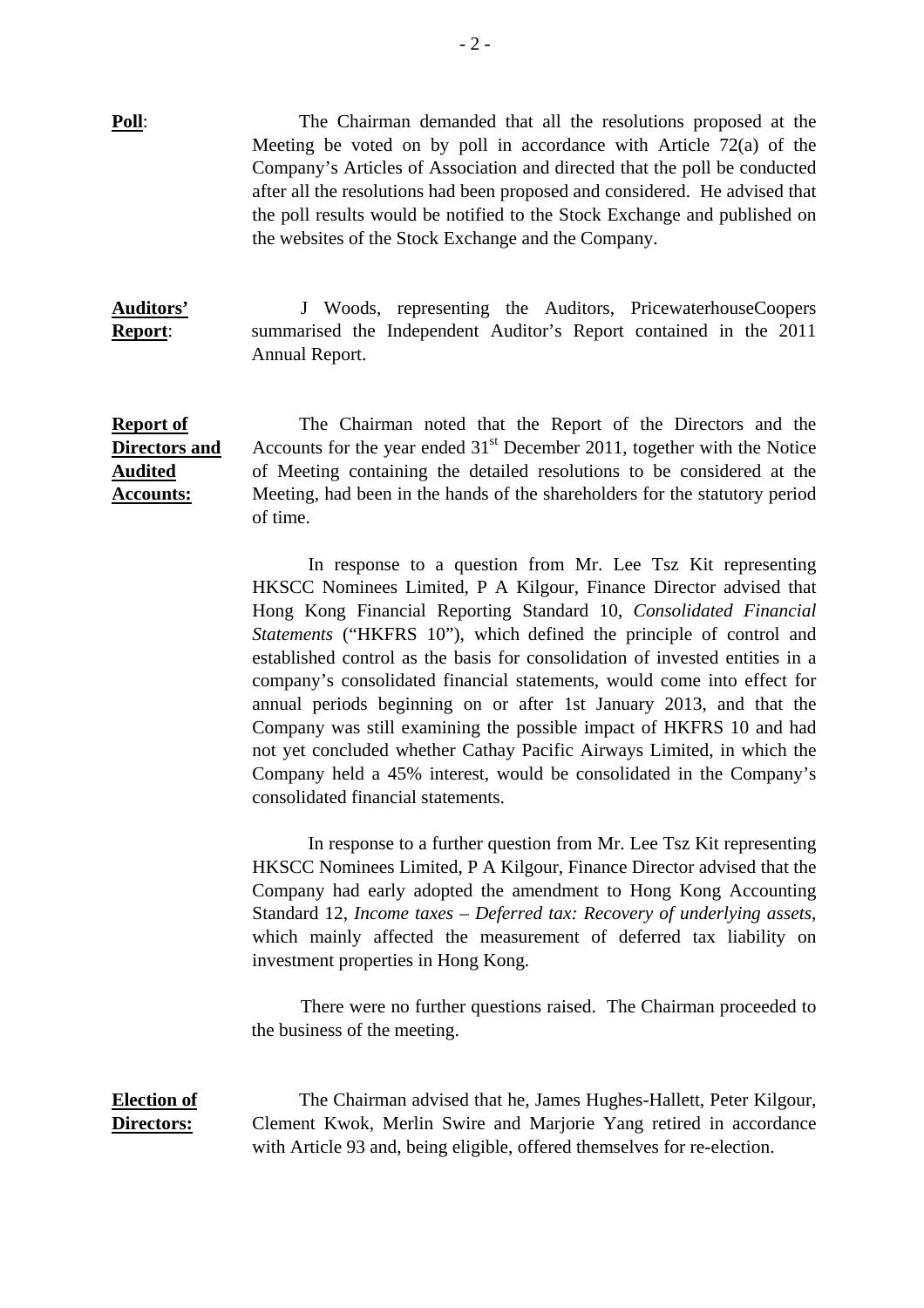Mr. Robert Paul Etchells, representing John Swire & Sons (H.K.) Limited proposed THAT:

Resolution 1 (a)

"C D Pratt be re-elected as a Director."

This resolution was voted on by poll after all the resolutions had been proposed and considered, with the following result:

| For:     | 3,097,174,785 votes (98.7474%) |              |
|----------|--------------------------------|--------------|
| Against: | 39,288,288 votes               | $(1.2526\%)$ |

As more than 50% of the votes were cast in favour of this resolution, the resolution was carried.

The Chairman proposed THAT:

Resolution 1 (b)

"J W J Hughes-Hallett be re-elected as a Director."

This resolution was voted on by poll after all the resolutions had been proposed and considered, with the following result:

For: 3,092,093,010 votes (98.5817%) Against: 44,487,563 votes (1.4183%)

As more than 50% of the votes were cast in favour of this resolution, the resolution was carried.

The Chairman proposed THAT:

Resolution 1 (c)

"P A Kilgour be re-elected as a Director."

This resolution was voted on by poll after all the resolutions had been proposed and considered, with the following result:

For: 3,004,896,011 votes (95.8607%) Against: 129,751,350 votes (4.1393%)

As more than 50% of the votes were cast in favour of this resolution, the resolution was carried.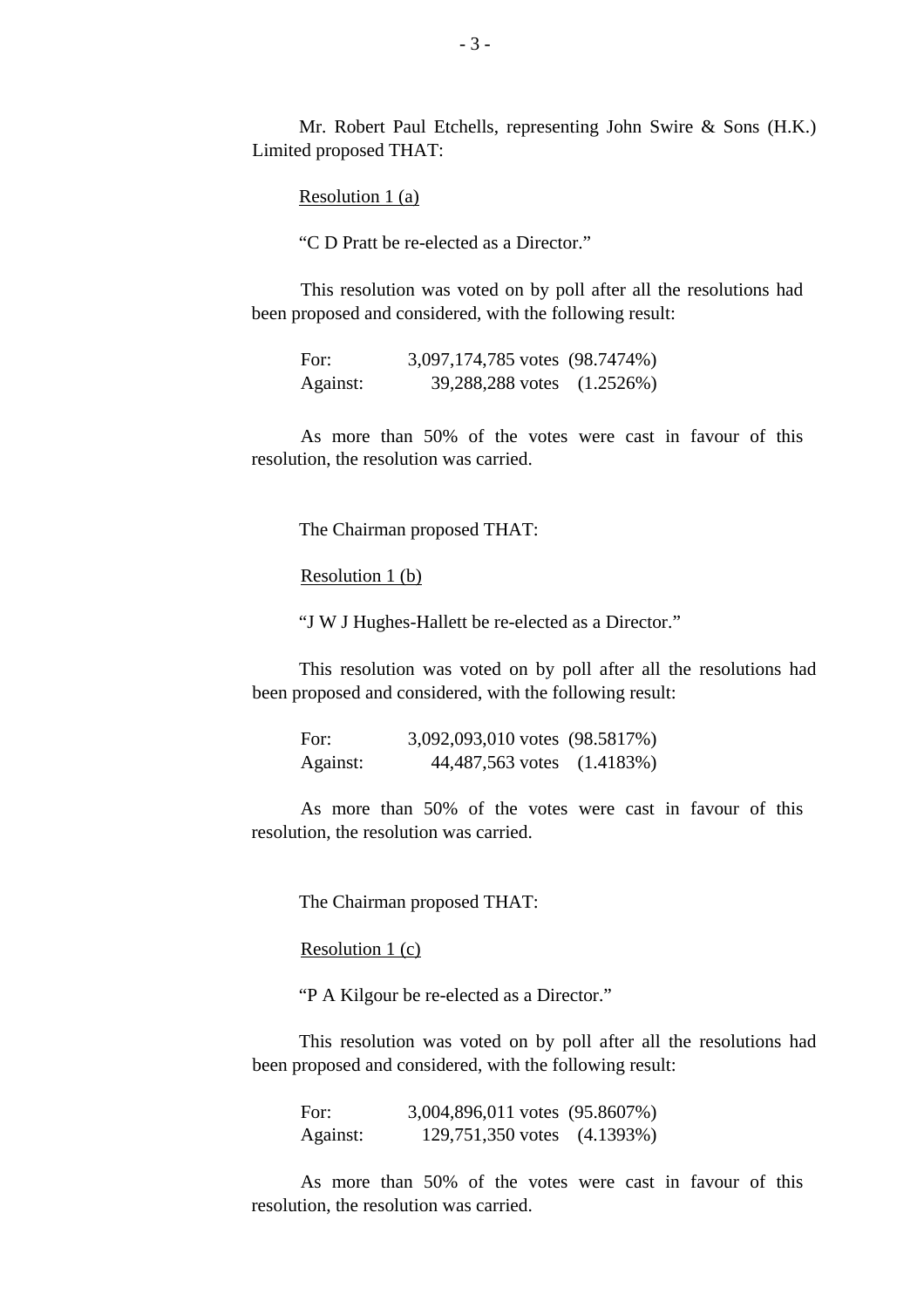The Chairman proposed THAT:

Resolution 1 (d)

"C K M Kwok be re-elected as a Director."

This resolution was voted on by poll after all the resolutions had been proposed and considered, with the following result:

For: 3,120,805,854 votes (99.4971%) Against: 15,774,719 votes (0.5029%)

As more than 50% of the votes were cast in favour of this resolution, the resolution was carried.

The Chairman proposed THAT:

Resolution 1 (e)

"M B Swire be re-elected as a Director."

This resolution was voted on by poll after all the resolutions had been proposed and considered, with the following result:

For: 2,917,096,132 votes (94.7948%) Against: 160,178,577 votes (5.2052%)

As more than 50% of the votes were cast in favour of this resolution, the resolution was carried.

The Chairman proposed THAT:

Resolution 1 (f)

"M M T Yang be re-elected as a Director."

This resolution was voted on by poll after all the resolutions had been proposed and considered, with the following result:

For: 3,131,411,042 votes (99.8352%) Against: 5,169,531 votes (0.1648%)

As more than 50% of the votes were cast in favour of this resolution, the resolution was carried.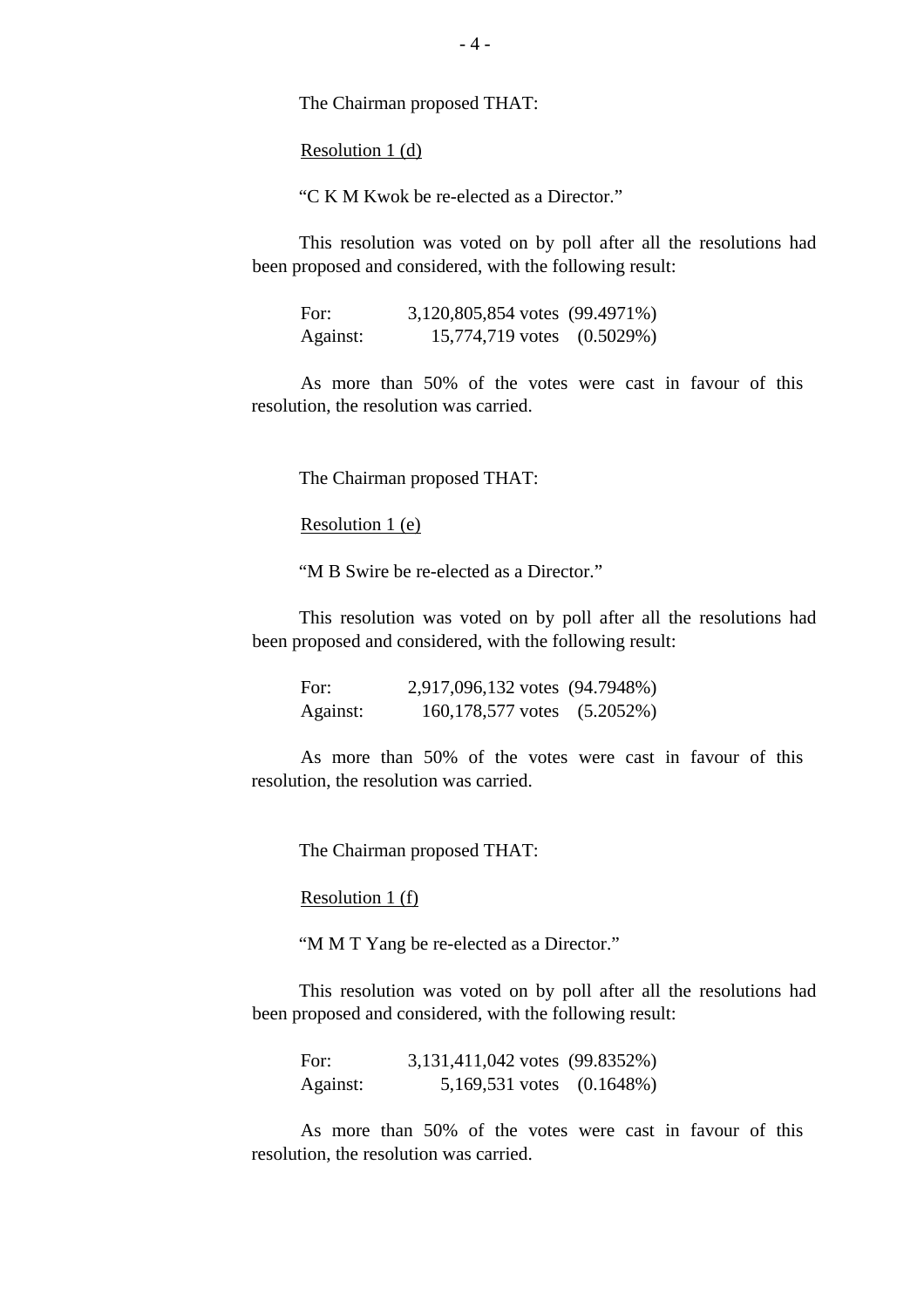G L Cundle and A K W Tang who had been appointed as Directors under Article 91 since the last Annual General Meeting also retired and offered themselves for election.

The Chairman proposed THAT:

Resolution 1 (g)

"G L Cundle be elected as a Director."

This resolution was voted on by poll after all the resolutions had been proposed and considered, with the following result:

| For:     | 3,119,889,669 votes (99.5292%) |  |
|----------|--------------------------------|--|
| Against: | 14,757,692 votes (0.4708%)     |  |

As more than 50% of the votes were cast in favour of this resolution, the resolution was carried.

The Chairman proposed THAT:

Resolution 1 (h)

"A K W Tang be elected as a Director."

 This resolution was voted on by poll after all the resolutions had been proposed and considered, with the following result:

| For:     | 3,121,838,169 votes (99.5279%) |  |
|----------|--------------------------------|--|
| Against: | 14,809,192 votes (0.4721%)     |  |

 As more than 50% of the votes were cast in favour of this resolution, the resolution was carried.

**Re-Appointment and Remuneration of Auditors**: The Chairman advised that the accounts had been audited by PricewaterhouseCoopers who retired and, being eligible, offered themselves for re-appointment. He proposed THAT:

Resolution 2

 "PricewaterhouseCoopers be re-appointed Auditors to hold office until the conclusion of the next Annual General Meeting and that the Directors be authorised to fix their remuneration."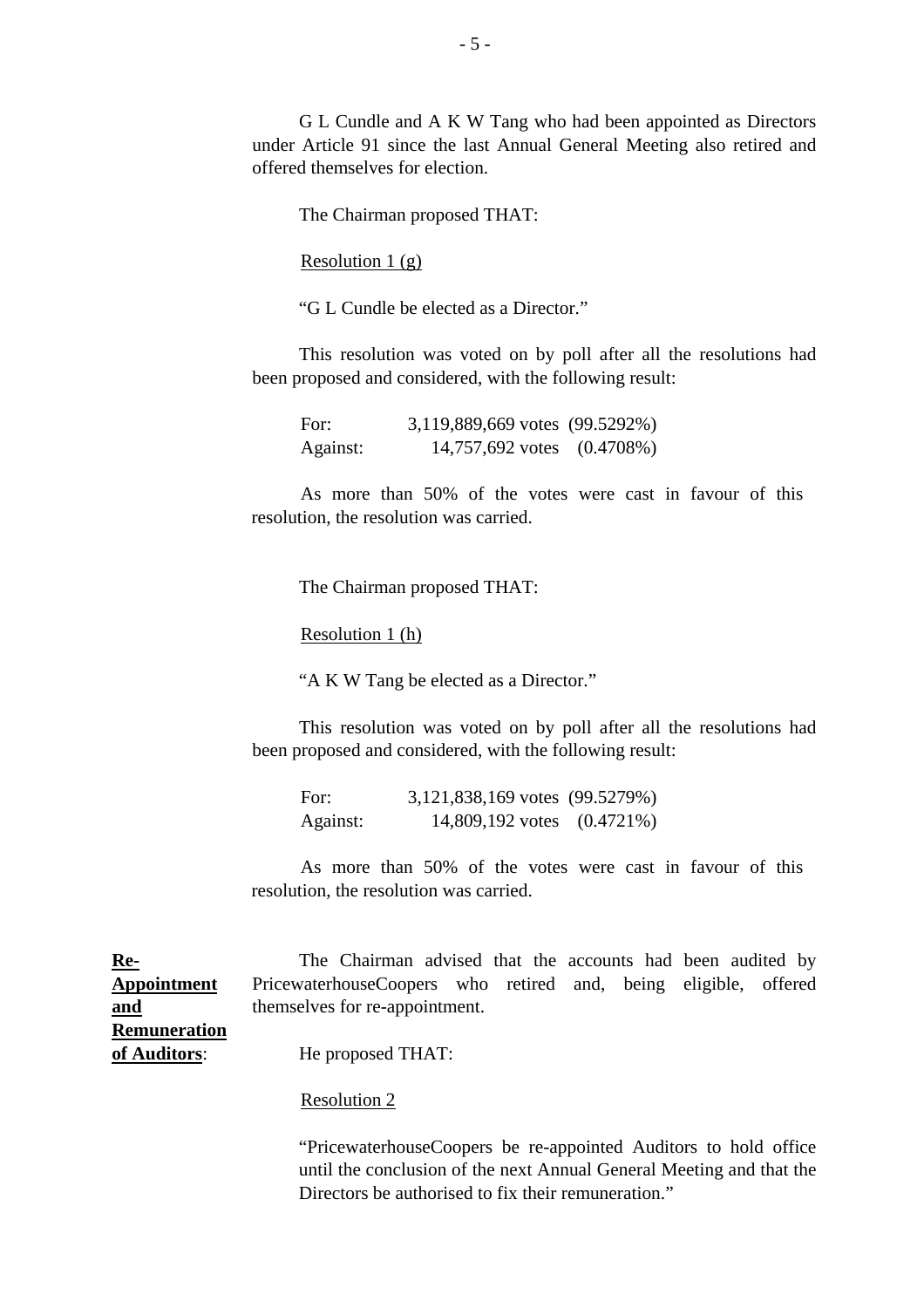This resolution was voted on by poll after all the resolutions had been proposed and considered, with the following result:

For: 3,127,538,458 votes (99.7116%) Against: 9,044,615 votes (0.2884%)

 As more than 50% of the votes were cast in favour of this resolution, the resolution was carried.

**Share Repurchase Mandate:** The Chairman said that the next item was special business to consider and, if thought fit, to pass an ordinary resolution granting a general mandate to the Directors to repurchase up to 10 per cent of the issued shares of the Company on the Stock Exchange. The explanatory statement required by the Listing Rules to be sent to shareholders in this connection was set out in the Appendix to his letter to shareholders dated 11th April 2012.

> He advised that since the last Annual General Meeting the Company had not repurchased any of its shares. He further advised that the Directors would consider the repurchase of shares if they felt it to be in the interest of the Company.

The Chairman proposed the following ordinary resolution:

### Resolution 3

### THAT

- "(a) Subject to paragraph (b), the exercise by the Directors during the Relevant Period of all the powers of the Company to make on-market share repurchases (within the meaning of the Code on Share Repurchases) be approved;
- (b) the aggregate nominal amount of any class of the Company's shares which may be repurchased pursuant to the approval in paragraph (a) above shall not exceed 10 per cent of the aggregate nominal amount of the shares of that class in issue at the date of passing this Resolution; and
- (c) for the purpose of this Resolution:

 "Relevant Period" means the period from the passing of this Resolution until the earliest of:

 (i) the conclusion of the next annual general meeting of the Company;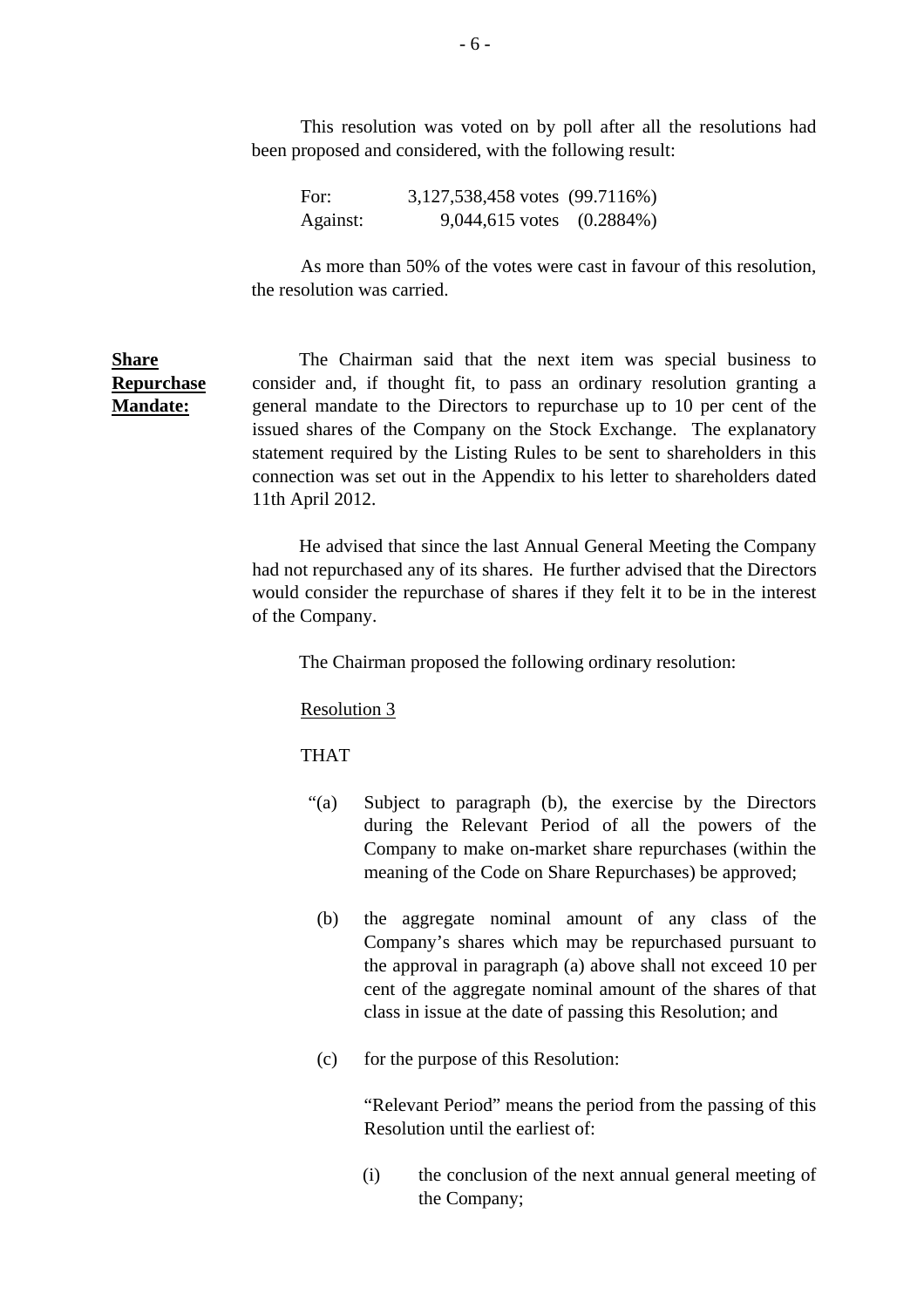- (ii) the expiration of the period within which the next annual general meeting of the Company is required by law to be held; and
- (iii) the revocation or variation of the authority given under this Resolution by ordinary resolution of the shareholders in general meeting; and

references to "shares" include securities which carry a right to subscribe for or purchase shares."

This resolution was voted on by poll after all the resolutions had been proposed and considered, with the following result:

For: 3,129,984,684 votes (99.8259%) Against: 5,459,300 votes (0.1741%)

As more than 50% of the votes were cast in favour of this resolution, the resolution was carried.

**Mandate to issue and dispose of additional**  The Chairman advised that the second item of special business was to consider and, if thought fit, to pass an ordinary resolution giving the Directors a new general mandate to issue additional shares in the Company up to a maximum of 20 per cent of the existing issued share capital of the Company, provided that the aggregate nominal amount of shares allotted wholly for cash would not exceed 5% of the aggregate nominal amount of the shares then in issue.

> He advised that the Company had not issued any additional shares under the general mandate since the last Annual General Meeting.

The Chairman proposed the following ordinary resolution:

Resolution 4

THAT

**General** 

**shares:**

- "(a) Subject to paragraph (b), the exercise by the Directors during the Relevant Period of all the powers of the Company to allot, issue and deal with additional shares and to make or grant offers, agreements and options which will or might require the exercise of such powers during or after the end of the Relevant Period be approved;
- (b) the aggregate nominal amount of shares of any class allotted or agreed conditionally or unconditionally to be allotted (whether pursuant to an option or otherwise) by the Directors pursuant to the approval in paragraph (a),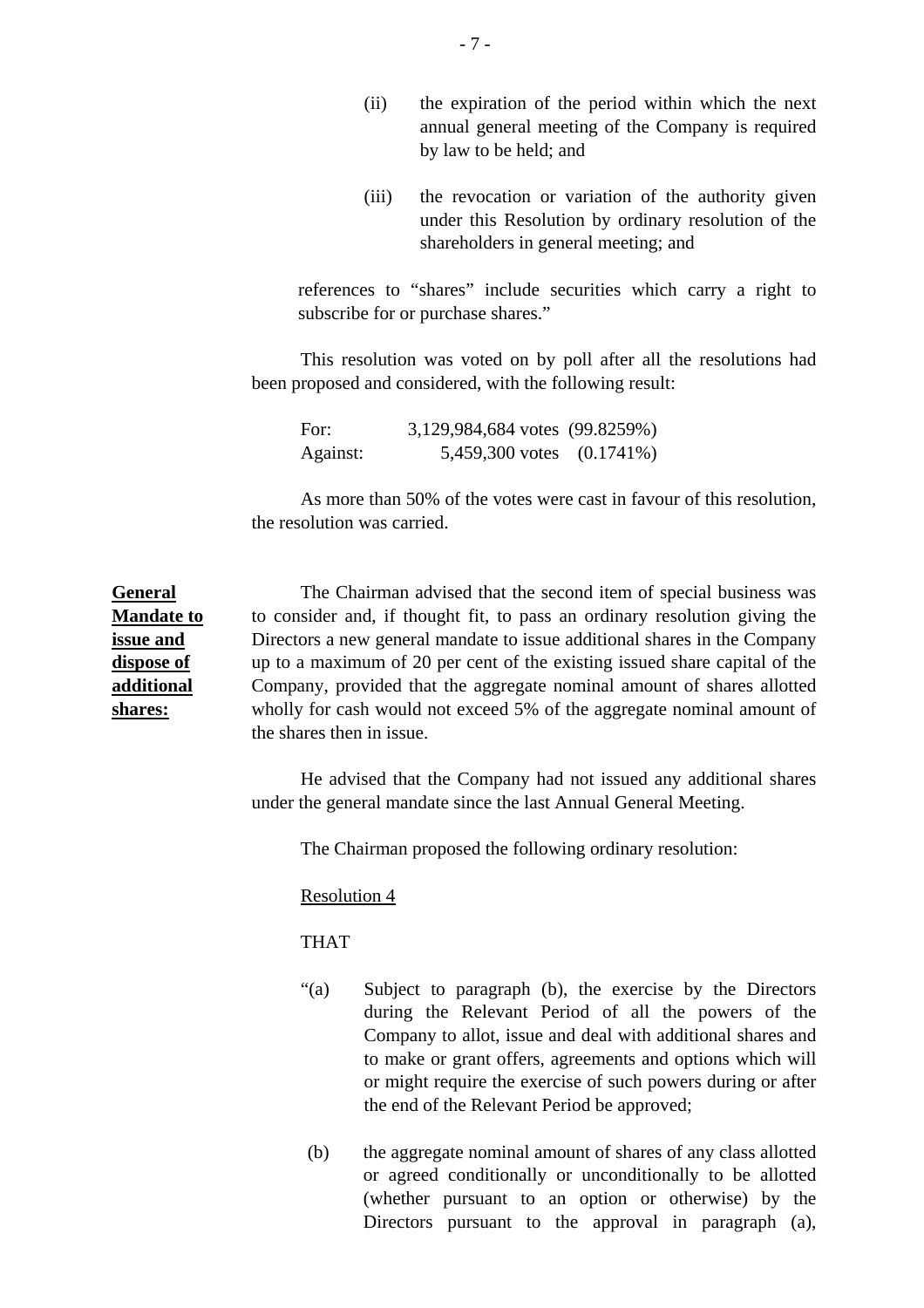otherwise than pursuant to (i) a Rights Issue or (ii) any scrip dividend or similar arrangement providing for the allotment of shares in lieu of the whole or part of a dividend on shares, shall not exceed the aggregate of 20 per cent of the aggregate nominal amount of the shares of that class in issue at the date of passing this Resolution provided that the aggregate nominal amount of the shares of any class so allotted (or so agreed conditionally or unconditionally to be allotted) pursuant to this Resolution wholly for cash shall not exceed 5 per cent of the aggregate nominal amount of the shares of that class in issue at the date of passing this Resolution; and

(c) for the purpose of this Resolution:

"Relevant Period" means the period from the passing of this Resolution until the earliest of:

- (i) the conclusion of the next annual general meeting of the Company;
- (ii) the expiration of the period within which the next annual general meeting of the Company is required by law to be held; and
- (iii) the revocation or variation of the authority given under this Resolution by ordinary resolution of the shareholders in general meeting; and

"Rights Issue" means an offer of shares to holders of shares or any class thereof on the register on a fixed record date in proportion to their then holdings of such shares or class thereof (subject to such exclusion or other arrangements as the Directors may deem necessary or expedient in relation to fractional entitlements or having regard to any restrictions or obligations under the laws of, or the requirements of any recognised regulatory body or any stock exchange in, any territory outside Hong Kong)."

This resolution was voted on by poll after all the resolutions had been proposed and considered, with the following result:

For: 2,848,066,106 votes (90.8016%) Against: 288,514,467 votes (9.1984%)

As more than 50% of the votes were cast in favour of this resolution, the resolution was carried.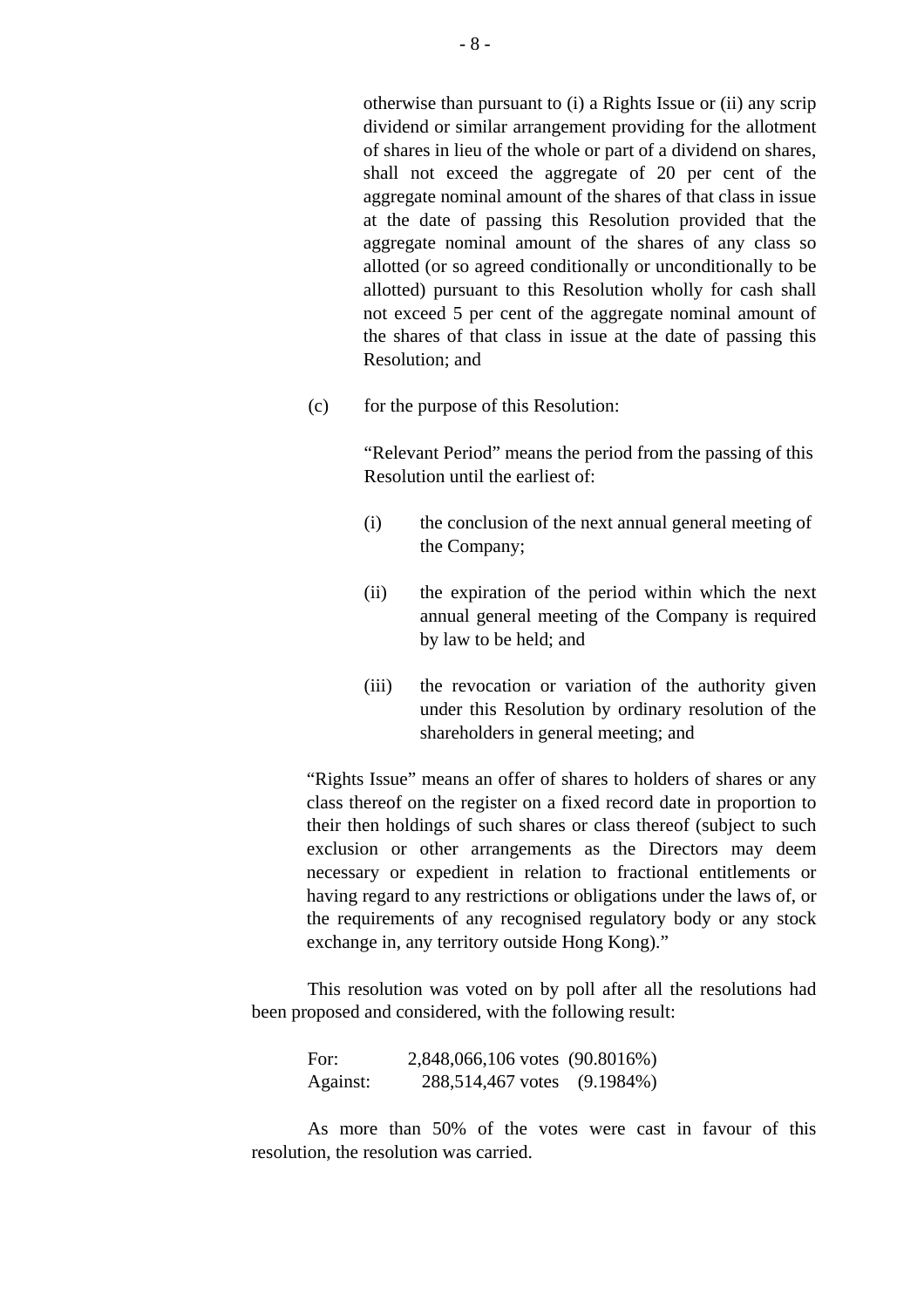**Conclusion of Meeting and Poll Results :** After all the resolutions of the meeting had been proposed and considered, the Chairman directed that a poll on each of the resolutions be taken.

> Computershare Hong Kong Investor Services Limited, the Company's share registrars, was appointed to act as scrutineers for the polls.

> The Chairman advised that the poll results would be notified to the Stock Exchange and published on the websites of the Stock Exchange and the Company. A copy of the poll results is attached to and forms part of these minutes.

> The Chairman concluded the meeting by thanking the shareholders for their attendance.

There being no other business, the Meeting was closed at 10:20 a.m.

**Chairman**

DF/RK/lsm *P:\\PAC1\\AGM2012\MINUTES-12.doc*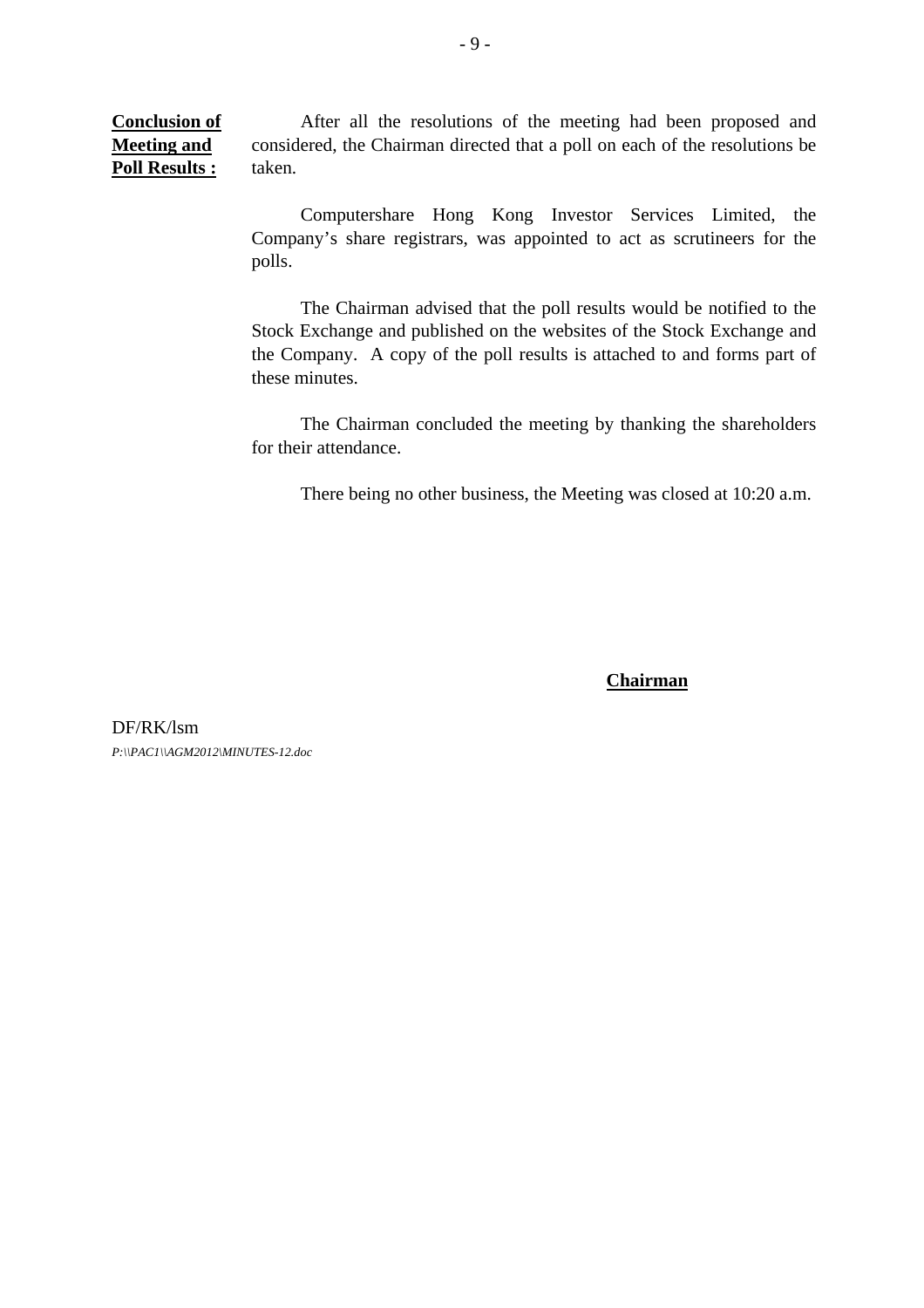# **SWIRE PACIFIC LIMITED 2012 ANNUAL GENERAL MEETING HELD ON FRIDAY, 11TH MAY 2012 AT 10:00 A.M. ATTENDANCE RECORD**

- 1.–30. BARNES Jan Walter, BONNETT Raymond and BONNETT Shirley, BURTON Raymond Neville, CHAN Lai Ming, CHAN Ming Yan, CHEE Man Heng, CHEE Yuet Yee, CHEUNG Wing Ming, CHI Chun Kwong, CHI Wuh Chyn Christina, CHIMBORAZO Ltd., HO Wun, KONG Po Har, LAM Chun Mui, LAM Kwok Po, LAM Kwok Tong, LAU Kee Che, LEE Shui Ying, LEUNG Sum Cheung, MATTHEWS Jobyna Ann Marks, POINTON John Riley, SIN Cheung Shing, TAM WAN Kam Yuk, TANG Wing Ning Winnie, TONG Siu Hung, TSE Chit Sang, YEUNG Siu Hung, YEUNG Tsz Fung, YOUNG Thomas Wharton Kenworthy and ZHANG Jian Shu represented by the Chairman, PRATT Christopher Dale
- 31. CHAN Chancing represented by CHAN Tai Yip Donny
- 32. CHAN Chiu Ming
- 33. CHAN Hoi Kok William
- 34. CHAN Soo Wan
- 35. CHAN Soo Wan and YIU Chun Fai
- 36. CHAN Yuen Jor
- 37. CHANG Sheng Wing
- 38. CHENG Man Loong represented by NIP Tat Sun
- 39. CHEUNG Shun Ying
- 40. CHIN Heh Ching Joseph
- 41. CHOW Yim Man represented by WONG Oi Tei
- 42. DO Tai Wah represented by YU Hung Kwai
- 43. FOK Pui Mi represented by FOK Mitzi
- 44. FOK Wing Po represented by FOK Mitzi
- 45. FUNG Kai Kwong
- 46. FUNG Kwai Hing
- 47. FUNG Wah Yim
- 48. HKSCC Nominees Limited represented by CHAN Hoi Kok William, CHAN Kwok Hing, CHENG Choi Yu, CHEUNG Lai Fong, CHEUNG Po Kum, CHOW So Kuen, FONG Ming Chun Amelia, FU Kwok Keung, KWONG Kwai Wo, LAM Chi Kuen, LEE Chien, LEE Tsz Kit, LEUNG Man Hei, LUI Wai Kin, NG Sau Shan, POON Ting Chau, SO Siu Luen, SO Sujitra, TANG Chung Tung, TAO Suet Man, TSANG Wing Ying, TSE Wing Yi Mimi, YEUNG Lai Ying Selena, YIP Chung Ping, YU Lee Ping/WONG Kwai Lin
- 49. HO Sin Man
- 50. HONG On Lee